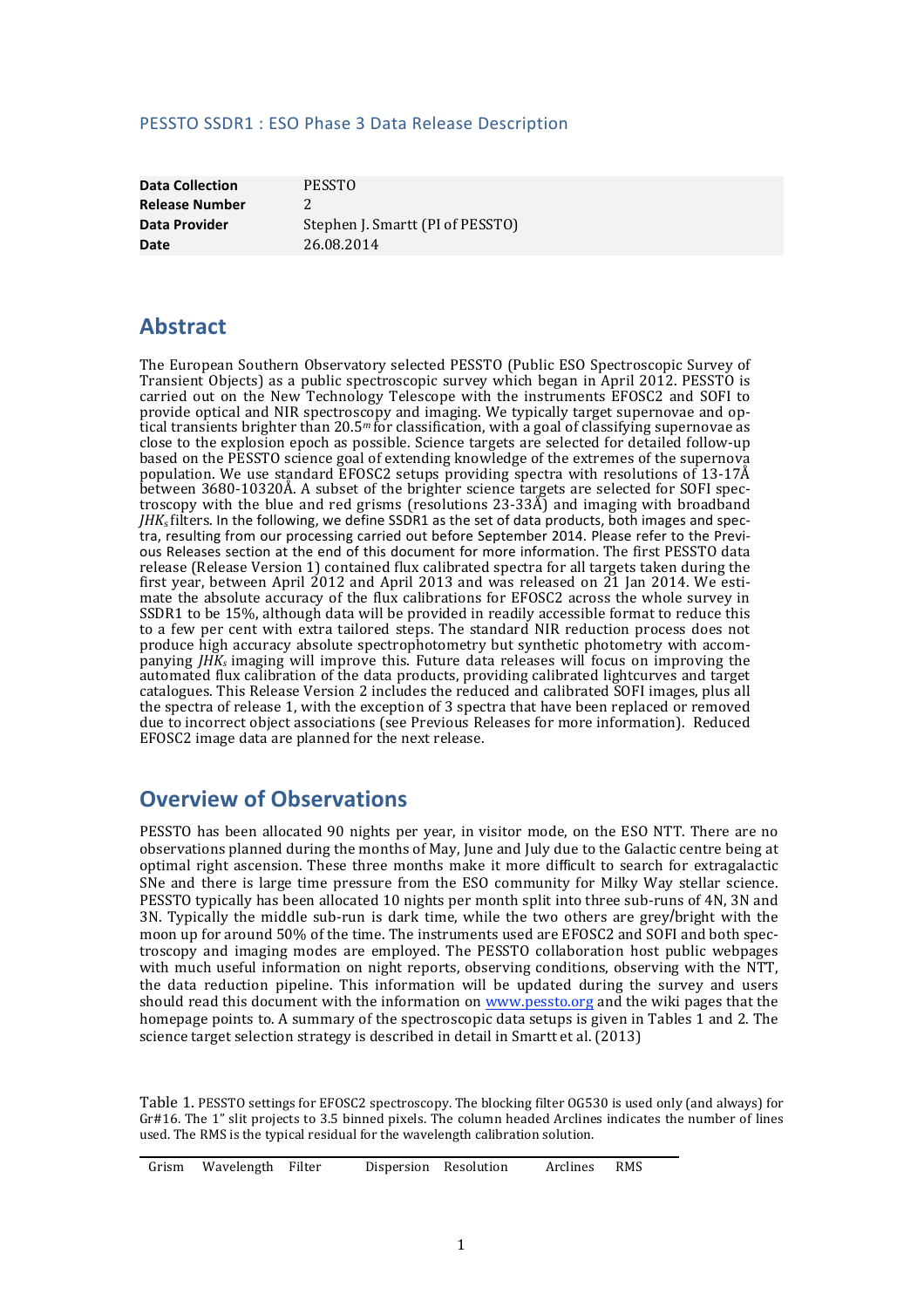|     | (A)                  | (blocking) $(\text{Apix}^{-1})$ |     | (A for 1" slit) | (number) (Å) |               |
|-----|----------------------|---------------------------------|-----|-----------------|--------------|---------------|
| #13 | 3684 - 9315 none     |                                 | 5.5 | 17.7            | 13-15        | $0.10 - 0.15$ |
| #11 | 3380 - 7520 none     |                                 |     | 13              |              | $0.10 - 0.15$ |
|     | #16 6015-10320 0G530 |                                 |     | 13              | 11-14        | $0.05 - 0.10$ |

Table 2. PESSTO settings for SOFI spectroscopy. The 1" slit projects to 3.4 pixels FWHM, measured from arc lines. The column headed Arclines indicates the number of lines used. The RMS is the typical residual for the wavelength calibration solution. The order blocking filters used are  $0.925\mu m$  (GBF) and  $1.424\mu m$ (GRF) "cut-on" filters.

| Grism | Wavelength Filter |                                        |       | Dispersion Resolution | Arclines         | <b>RMS</b>  |
|-------|-------------------|----------------------------------------|-------|-----------------------|------------------|-------------|
|       | (Lm)              | (blocking) $(\hat{A} \text{pix}^{-1})$ |       | $(\AA$ for 1" slit)   | (number) $(\AA)$ |             |
| Blue  | $0.95 - 1.64$     | GBF                                    | 6.96  | 23                    | $12 - 14$        | $0.1 - 0.2$ |
| Red   | $1.53 - 2.52$     | GRF                                    | 10.22 | 33                    | 7-8              | $0.2 - 0.7$ |

## **Release Content**

PESSTO observes single targets in long-slit mode and selects targets for two purposes as described in Smartt et al. (2014). The first is to classify targets as early as possible after discovery. The main feeder survey for PESSTO is the La Silla OUEST survey (LSO), as described in Baltay et al. (2013), but PESSTO takes targets from many different public surveys. These "classification" spectra are taken with Grism#13 and typically we aim for signal-to-noise in the continuum between 10-20 depending on the magnitude of the source. The main purpose is to reliably screen targets to determine their classification and redshift. The science goal of PESSTO (Smartt et al.  $2014$ ) is detailed follow-up and time series spectroscopic monitoring of supernovae at the extremes of the known population e.g. the most luminous, the faintest, the fast declining etc. Hence the screening classification spectra are necessarily kept short in order to minimize the time observing normal supernovae and maximize the time available for scientific follow-up.

In the first year, PESSTO has taken spectra of 298 distinct objects. From this list, 41 supernovae were picked as interesting science targets and these were scheduled for follow-up time series EFOSC2 optical spectroscopy, with the brightest also having SOFI spectra. A summary of the first year of PESSTO Key Science targets and the spectral data sets taken is given in Table 3. The total number of spectra released for these 41 "PESSTO Key Science" targets are 516 EFOSC2 spectra and 95 SOFI spectra (a total of 611). These EFOSC2 numbers include the first classification spectra taken.

PESSTO has used EFOSC2 in imaging mode to take acquisition images of many of the targets before a spectrum is taken and in some cases multi-colour photometry is taken. Smartt et al. (2014) describes the rationale for lightcurve construction for PESSTO science targets, which are typically bright enough to be done with smaller aperture facilities. SOFI imaging is always taken when SOFI near infra-red spectra are taken.

In total the SSDR1 contains 16.9GB of data and the numbers of images and spectra are given in Table 4. In total there are 814 EFOSC2 spectra released. These include the 516 EFOSC2 spectra of Table 3. The remaining 298 EFOSC spectra relate to 257 objects for which we took spectra but did not pursue a detailed follow-up campaign. There are more spectra than objects simply due to the fact that in some cases PESSTO took more than one spectrum for classification due to either low signal-to-noise in the first spectrum, or ambiguous classifications that needed further spectra to allow a secure analysis. Generally, the first spectrum taken of an object was enough for a classification. However there were circumstances in which further spectra were needed due to either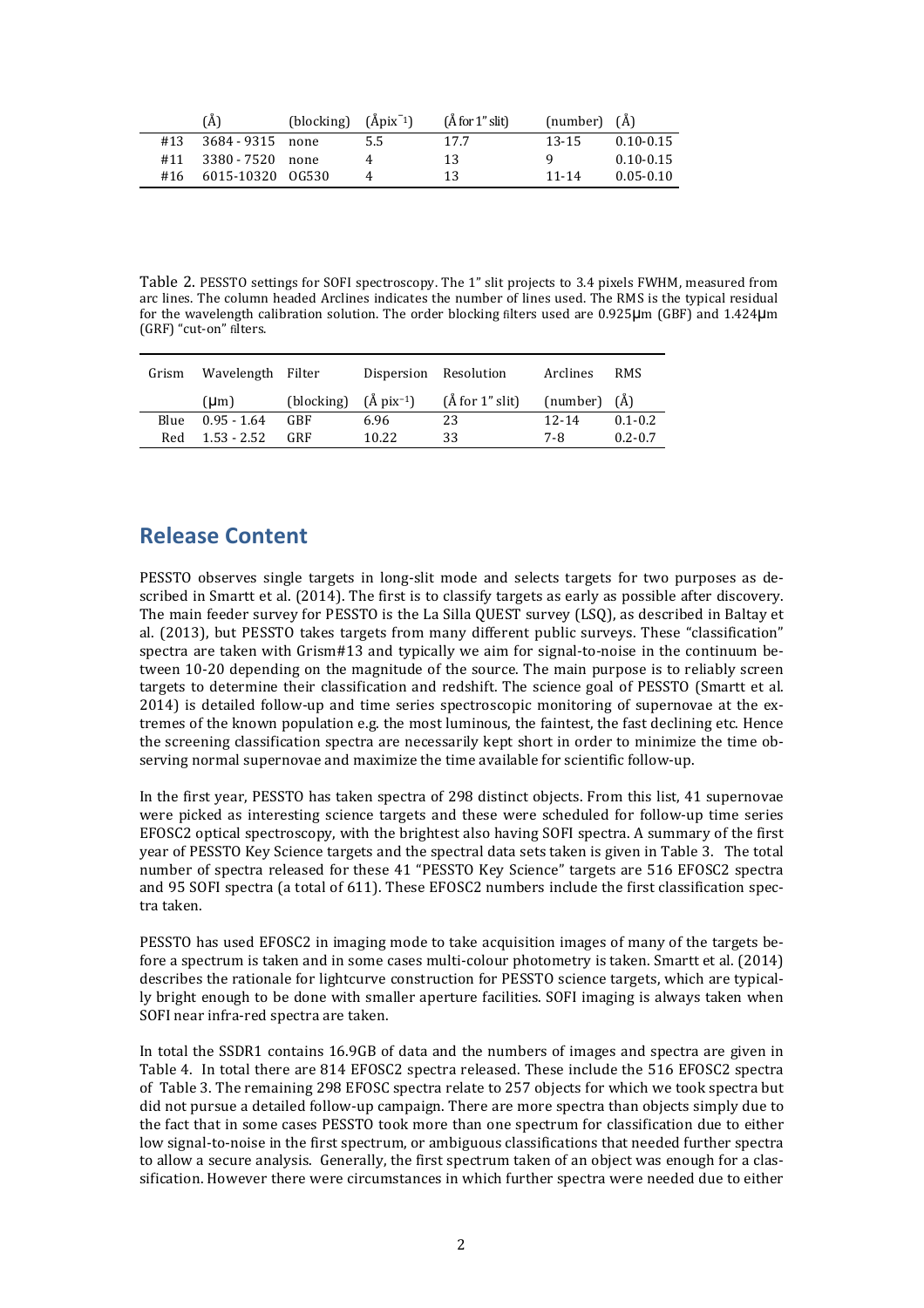low signal-to-noise, or a real ambiguity. The most common cause of ambiguity in classification are objects showing featureless blue continua. These are usually young type II SNe, but can be Galactic CVs, tidal disruption candidates, or moderate redshift superluminous supernovae. In these cases further spectra usually show spectral features to allow redshift and classifications. The classifications released by PESSTO are based on the set of early spectra taken. A full catalogue of classification targets with details of redshifts, host galaxies, types, epochs is planned for the second release (likely to be SSDR2).

In total PESSTO has taken 2550 images with EFOSC2 which include multi-colour follow-up images of science targets, EFOSC2 acquisition images, and standard star fields (fields are defined in Smartt et al. 2014). These EFOSC2 images will be astrometrically and photometrically calibrated (as far as the small field of view of EFOSC2 will allow) in the next PESSTO data release. The raw images are available in the ESO archive.

In this Release Version 2, we supplement the spectra with reduced and calibrated SOFI *JHK*s images. The SOFI file numbers are also listed in Table 4. There are no standard fields taken with SOFI, since the 2MASS catalogue is used for both astrometric and photometric calibration (further details are in Smartt et al. 2014).

In some cases the astrometric position of the science target on SOFI (or the EFOSC2) images can be of order 0.5 – 1.5 arcsec different to that recorded in the headers of the 1D spectral files. The coordinates in the 1D spectral files are those of the target and these are taken from a range of surveys which can have minor, but measureable, errors in the absolute astrometry. The coordinates in the SOFI and (future) EFOSC2 images are likely to be as good if not better than those originally provided from the feeder surveys, but discrepancies are typically less than 1.5 arcseconds. 

Table 3: PESSTO Key Science targets. These targets were selected for detailed follow-up, initially with EFOSC2 and with SOFI when possible. The numbers refer to the numbers of epochs of spectra taken with each Grism. Gr11, GR13 and Gr16 refer to the EFOSC2 grisms and GB, GR refer to the SOFI grisms. There are 516 EFOSC2 spectra and 95 SOFI spectra of these Key Science Targets. 

| Target          | <b>Type</b>             | Number of spectra                                           | <b>Comments</b>       |
|-----------------|-------------------------|-------------------------------------------------------------|-----------------------|
| <b>SN2009ip</b> | <b>IIn</b>              | 18xGr11, 2xGr13, 16xGr16 Fraser et al. (2013)<br>8xGB, 6xGR |                       |
| <b>SN2012fr</b> | Ia (very early)         | 15xGr11, 15xGr16<br>10xGB, 9xGR                             |                       |
| <b>SN2012ec</b> | $II-P$ (progenitor)     | 12xGr11, 2xGr13, 11xGr16 Maund et al. (2013)<br>11xGB, 4xGR |                       |
| <b>SN2013K</b>  | $_{\rm HP}$             | 6xGr11, 15xGr13, 7xGr16<br>1xGB                             |                       |
| LSQ13fn         | IIn                     | 13xGr11, 9xGr13, 6xGr16                                     |                       |
| <b>SN2012dy</b> | IIb                     | 12xGr11, 6xGr13, 9xGr16                                     |                       |
| <b>SN2012hs</b> | I <sub>lh</sub>         | 7xGr11, 7xGr13, 7xGr16<br>3xGB.1xGR                         |                       |
| LSQ12dwl        | Ic                      | 2xGr11, 7xGr13, 2xGr16<br>5xGB, 4xGR                        | PTF12gzk              |
| <b>SN2013ao</b> | Ia (CSM search)         | 9xGr11, 1xGr13, 9xGr16                                      | Maguire et al. (2013) |
| <b>SN2012ca</b> | IIn (Ic or $Ia + CSM$ ) | $11x$ Gr $13$<br>5xGB, 2xGR                                 | Inserra et al. (2013) |
| LSQ12gdj        | Ia (super-Chandra)      | 7xGr11, 7xGr16<br>1xGB.1xGR                                 | Scalzo et al. (2013)  |
| LSQ12hxg        | II <sub>n</sub>         | 5xGr11, 8xGr13, 3xGr16                                      |                       |
| LSQ12dyw        | Tidal disruption event? | 1xGr11, 13xGr13, 1xGr16                                     |                       |
| SN2013ak        | IIb (radio, mm, x-ray)  | 4xGr11, 4xGr16<br>3xGB, 3xGR                                |                       |
| SN2013ai        | II (progenitor cluster) | 3xGr11, 11xGr13                                             |                       |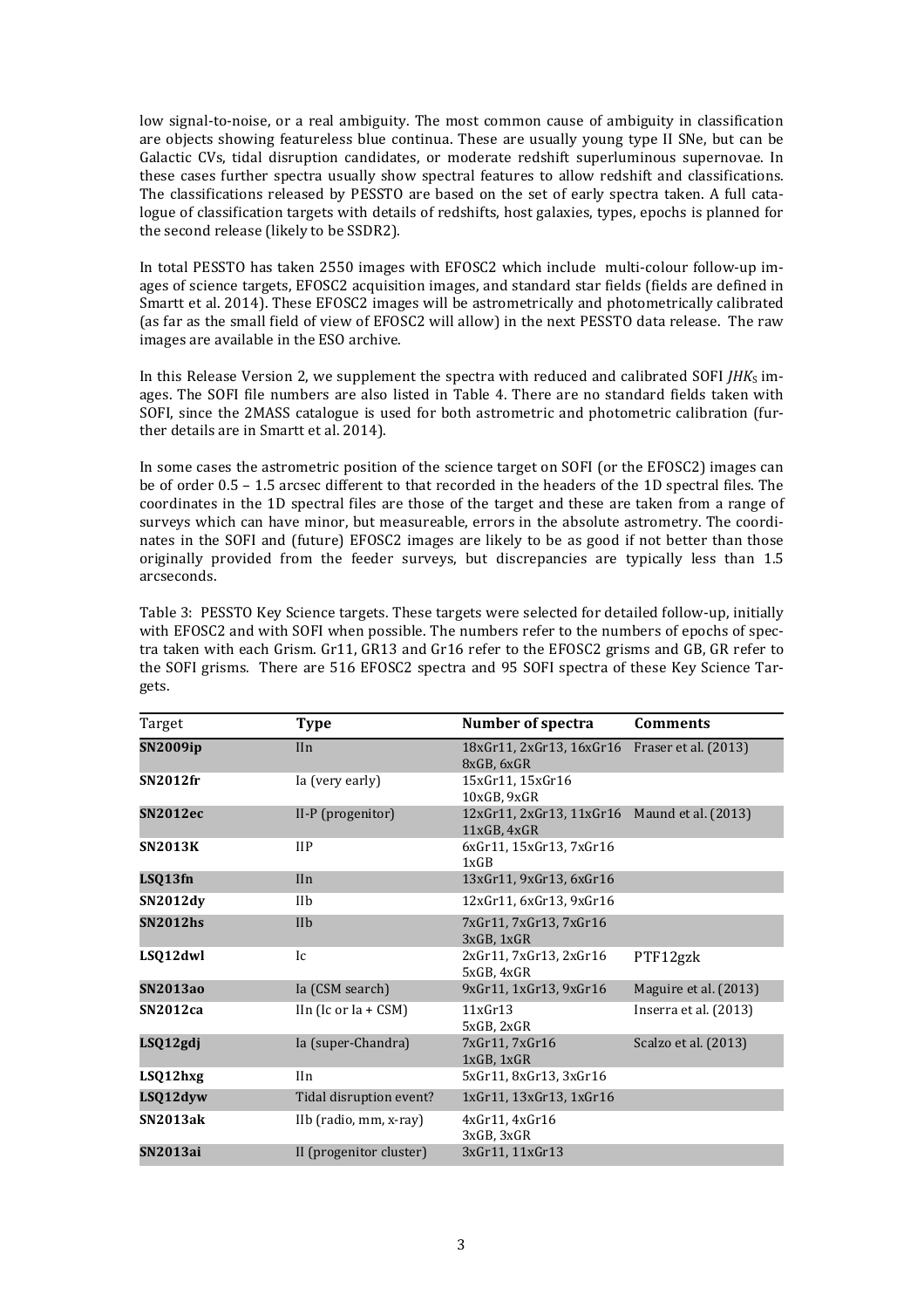| SSS130221-133330-<br>194457 | IIn                                  | 7xGr11, 6xGr13                       |                       |
|-----------------------------|--------------------------------------|--------------------------------------|-----------------------|
| OGLE-2012-SN-006            | Ibn                                  | 1xGr11, 6xGr13, 1xGr16<br>2xGB, 2xGR |                       |
| SSS120810-231802-<br>560926 | SLSN Ic                              | 12xGr13                              |                       |
| CSS130403-<br>150213+103846 | Ia (remote location)                 | 7xGr11, 1xGr13, 3xGr16               | Far from any host     |
| OGLE-2012-SN-040            | IIn                                  | 3xGr11, 3xGr13, 3xGr16<br>1xGB, 1xGR |                       |
| OGLE-2013-SN-016            | Ia (sub-luminous)                    | 9xGr11, 1xGr13, 1xGr16               |                       |
| LSQ12heq                    | IIn                                  | 4xGr11, 5xGr13, 2xGr16               | Nuclear event         |
| CSS121015-<br>004244+132827 | SLSN Ic/II                           | $10x$ Gr $13$                        | Benetti et al. (2013) |
| <b>SN2012hr</b>             | Ia (CSM search)                      | 3xGr11, 1xGr13, 3xGr16<br>2xGB, 1xGR | Maguire et al. (2013) |
| LSQ12hot                    | IIn                                  | 1xGr11, 9xGr13                       |                       |
| <b>SN2013am</b>             | $\mathbf{I}$                         | 4xGr13<br>3xGB, 3xGR                 |                       |
| LSQ12dlf                    | <b>SLSN Ic</b>                       | 1xGr11, 7xGr13, 1xGr16               |                       |
| LSQ12fxd                    | Ia (remote location)                 | 4xGr11, 1xGr13, 4xGr16               | Far from any host     |
| LSQ12gpw                    | Ia (super-Chandra)                   | 4xGr11, 1xGr13, 4xGr16               |                       |
| PSNJ15213475-<br>0722183    | IIn (2008s-like or SN im-<br>poster) | 6xGr11, 1xGr13, 2xGr16               |                       |
| <b>SN2012ht</b>             | Ia (CSM search)                      | 3xGr11, 3xGr16<br>2xGB, 1xGR         | Maguire et al. (2013) |
| <b>SN2013bb</b>             | IIb (energetic)                      | 4xGr11, 1xGr13, 4xGr16               |                       |
| LSQ12fhs                    | Ia (super-Chandra)                   | 3xGr11, 4xGr13                       |                       |
| <b>SN2012hn</b>             | Faint type I                         | 3xGr11, 1xGr13, 3xGr16               | Valenti et al. (2013) |
| SN2013aj                    | Ia (CSM search)                      | 3xGr11, 1xGr13, 3xGr16               | Maguire et al. (2013) |
| SSS130404-102043-<br>062657 | Ia (remote location)                 | 2xGr11, 3xGr13, 2xGr16               | Far from any host     |
| LSQ13sj                     | II                                   | 7xGr13                               |                       |
| SN2013U                     | Ia (CSM search)                      | 3xGr11, 3xGr16                       | Maguire et al. (2013) |
| <b>SN2012hd</b>             | Ia (CSM search)                      | 2xGr11, 1xGr13, 2xGr16               | Maguire et al. (2013) |
| LSQ12gxb                    | I (peculiar)                         | 3xGr11, 1xGr13, 1xGr16               |                       |
| OGLE-2013-SN-019            | IIn                                  | 4xGr11, 1xGr13                       |                       |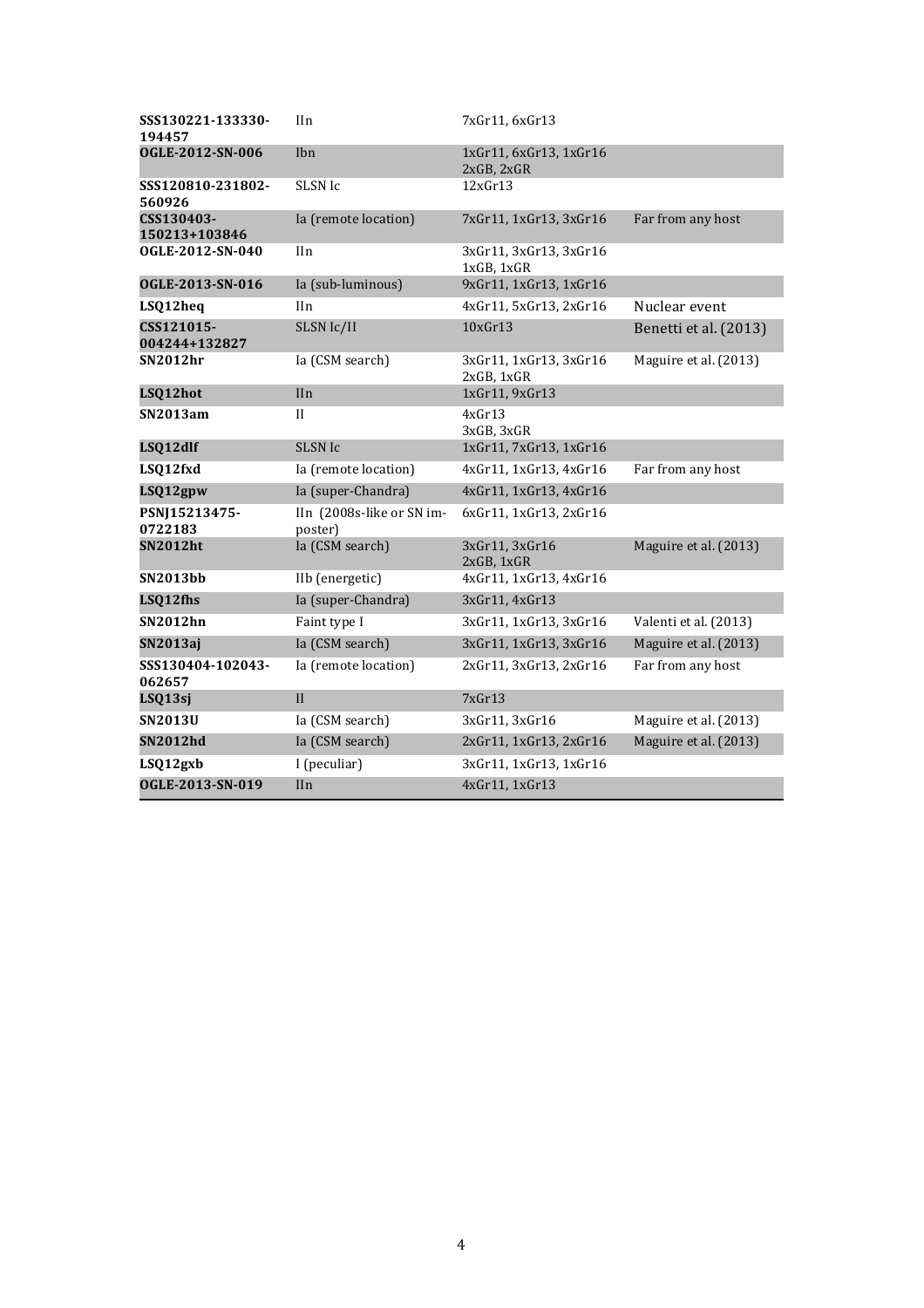| File type                 | Format                     | Number of files | Data Volume       |
|---------------------------|----------------------------|-----------------|-------------------|
| EFOSC2 1D spectra         | Binary Table format 814    |                 | 36Mb              |
| EFOSC2 2D spectral images | FITS image                 | 814             | 2.6 <sub>6</sub>  |
| SOFI 1D spectra           | <b>Binary Table format</b> | 95              | 4.2M <sub>b</sub> |
| SOFI 2D spectral images   | FITS image                 | 95              | 298Mb             |
| SOFI image weights        | FITS image                 | 234             | $1.69$ Gb         |
| SOFI images               | FITS image                 | 234             | $1.69$ Gb         |
| <b>TOTAL</b>              |                            | 4836            | 16.9GB            |

Table 4: Total number of science files released in the various formats described here.

# **Data Reduction, Calibration and Quality**

### 1. EFOSC2 Spectroscopic calibration data and reduction

Bias calibration: A set of 11 bias frames are typically taken each afternoon of PESSTO EFOSC2 observations and are used to create a nightly master bias. This nightly master bias frame is applied to all EFOSC2 data taken, including the spectroscopic frames, the acquisition images and any photometric imaging. The frame used for the bias subtraction can be tracked in the header keyword.

ZEROCOR = 'bias\_20130402\_Gr11\_Free\_56448.fits

The file name gives the date the bias frames were taken, the Grism and filter combinations for which it is applicable (of course for biases this is not relevant but the pipeline keeps track with this nomenclature) and the MJD of when the master bias was created. The dark current is less than 3.5 e– pix–1 hr−1, hence with typical PESSTO exposures being 600-1800s, no dark frame correction is made.

Flat field calibration : The PESSTO survey takes sets of spectroscopic flatfields in the afternoons at a typical frequency of once per sub-run of 3-4 nights. Five exposures are taken with maximum count levels of 40,000-50,000 ADU for each of the grism, order sorting filter, and slit width combinations that we use (8 combinations in total). Each of these is combined to give a masterflat which can be associated with the appropriate science observations from the sub-run.

FLATCOR = 'nflat\_20130413\_Gr11\_Free\_slit1.0\_100325221\_56448.fits'

The EFOSC2 CCD#40 is a thinned chip, hence has significant fringing beyond  $7200\text{\AA}$  and the severity depends upon the grating used. The only way to remove fringing (in spectroscopic mode) is to take a calibration flat field lamp exposure *immediately after or before* the science image and use this to divide into the science spectrum. PESSTO always takes internal lamp flats (3 exposures of typically  $40.000$  ADU maximum count level) after taking any science spectra with  $Gr#16$ . More details on the exact methods used are given in Smartt et al. (2014).

Cosmic ray removal : The PESSTO pipeline incorporates a modified version of the *python* implementation of LaCOSMIC (Van Dokkum 2001) to remove cosmic rays in the central 200 pixels around the object (i.e. central pixel  $\pm 100$  pixels).

Arc frames and wavelength calibrations: Arc frames are taken in the evening before observing and in the morning after the night finishes. EFOSC2 has helium and argon lamps and PESSTO uses both of these lamps turned on together. No arc frames are taken during the night to reduce overheads. Although EFOSC2 suffers from significant flexure as the instrument rotates at the nasmyth focus (which can be 4 pixels over 200 degrees in rotation), the flexure causes a rigid shift of the wavelength frame. Hence we apply the calibration determined from the evening arc frames and adjust this with a linear offset as measured from either the skylines or atmospheric absorption lines.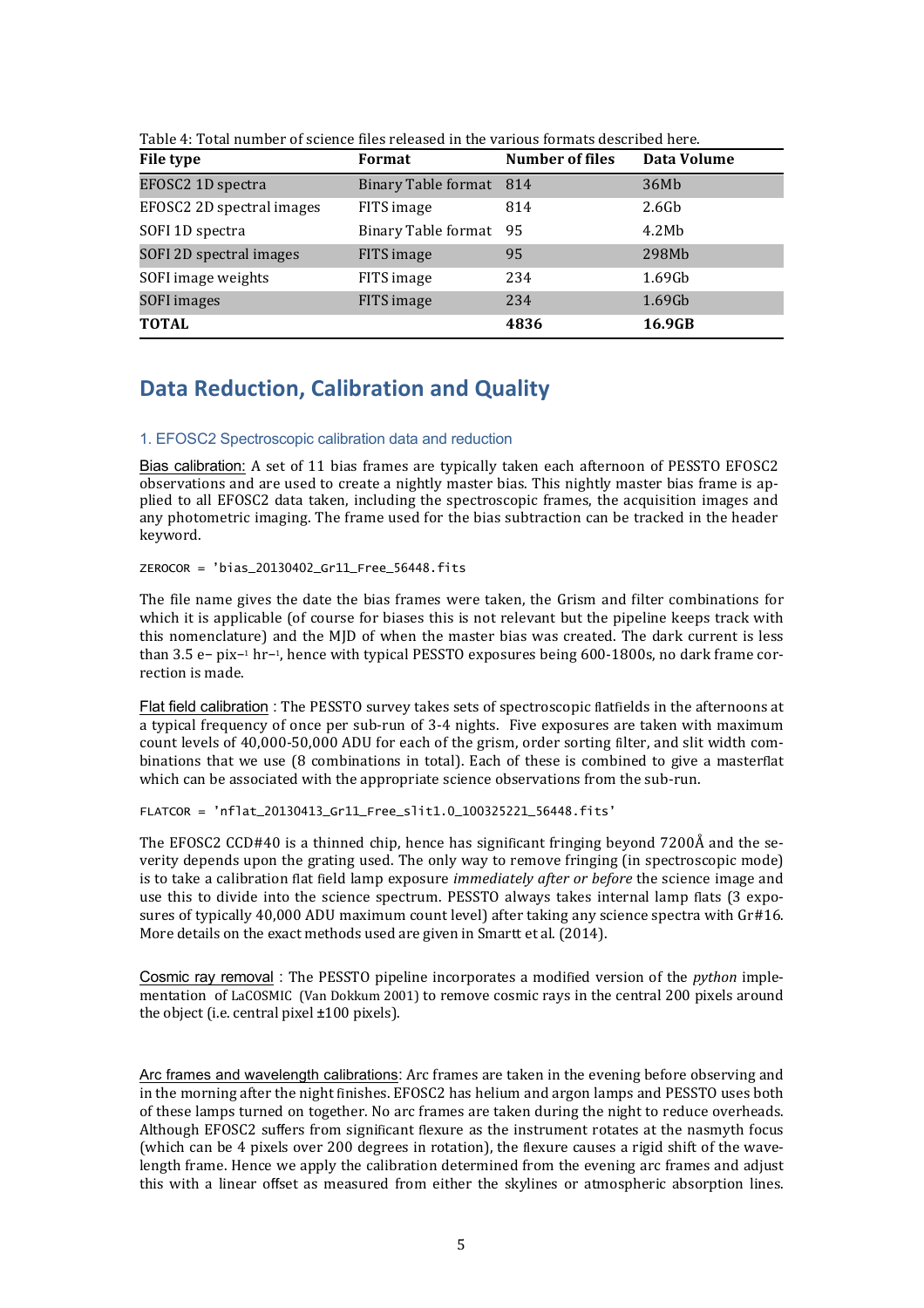Relatively high order Legendre polynomial fits  $(5-6)$  are needed to fit the EFOSC2 arc lines with a fit which produces no systematic residuals. The number of arc lines used for the dispersion solution of each object, along with the RMS error, are given in the header of the reduced spectra by the keywords LAMNLIN and LAMRMS respectively. The formal RMS values are probably too small to realistically represent the uncertainty in the wavelength calibration at any particular point, given the FWHM of the arclines is  $13-17\text{\AA}$ . Hence this might suggest over-fitting of the sampled points. As a comparison, Legendre polynomials with order 4 produced obvious systematic residuals and RMS values of between  $0.4$ -1.0Å for a 1.0" slit and 1-1.8Å for a 1."5 slit. For exposures longer than 300 s, the linear shift applied to the dispersion solution is measured from the night sky emission lines. For shorter exposures such as spectrophotometric standards, the night sky lines are not visible, and the shift is instead measured from the telluric absorptions in the extracted 1D spectrum. The linear shifts are typically in the range of 6-13 Å for Gr#11 and Gr#13. In the case of Gr#16 spectra the shifts were usually smaller, usually  $4-9$  Å. This value of linear shift is recorded in the header keyword SHIFT. The linear shifts are calculated by cross-correlating the observed spectrum (sky or standard) with a series of library restframe spectra which are off set by  $1\AA$ . The library spectrum which produces the minimum in the cross-correlation function is taken as the correct match and this shift is applied. This method limits the precision of the shift to  $1\AA$ , which is roughly  $1/4$  of a pixel and less than  $1/10$  of a resolution element. This value of  $1\text{\AA}$  is recorded in the header as the systematic error in the wavelength calibration (SPEC\_SYE).

Spectrophotometric standards and flux calibration: PESSTO uses a set of 9 spectrophotometric standard stars for (see Smartt et al. 2014) and we typically observe an EFOSC2 spectrophotometric standard three times per night (start, middle and end), although if there are significant SOFI observations or weather intervenes then this may be reduced. Generally, the three observations will include 2 different stars and a set of observations is taken with all grism, slit and filter combinations used during the nights observing. From September 2012 to November 2012 the standard EG21 was frequently observed. We later realised however that the photometric flux tables for this star did not cover the full, telluric corrected regions for  $Gr#16$  and  $Gr#13$  and hence stopped using it after 2012-11-21. We have only used it to calibrate PESSTO data taken with Gr#11 in SSDR1. To remove any second order contamination in the flux standards, PESSTO always takes Gr#13 data for these stars with and without the filter GG495, to allow correction for the effect during pipeline reductions. Flux standards are always observed unless clouds, wind or humidity force unexpected dome closure. Hence even during nights which are not photometric, flux standards are taken and the spectra are flux calibrated; we deal with the issue of the absolute flux reliability below. A sensitivity function is derived for each EFOSC2 configuration from the spectrophotometric standards observed. These were averaged to create a master sensitivity function for each month, which was then applied to the final reduced spectra. In a few instances, a master sensitivity curve was not created for a particular configuration on a given month, as there were no appropriate standards observed. In these cases, the sensitivity function from the preceding or following month was used.

The standard method of ensuring spectra are properly flux calibrated is to compare synthetic photometry of the science spectra with contemporaneous calibrated photometry and apply either a constant, linear or quadratic multiplicative function to the spectra to bring the synthetic spectra into line with the photometry. For PESSTO SSDR1 this is not yet possible for all spectra since the photometric lightcurves are not yet finalised for many of the science targets and the classification spectra do not have a photometric sequence. However it is useful to know what the typical uncertainty is in any flux calibrated PESSTO spectrum, and this is encoded in the header keyword FLUXERR. PESSTO observes through non-photometric nights, and during these nights all targets are still flux calibrated. Hence the uncertainties in flux calibrations come from transparency (clouds), seeing variations that cause mismatches between sensitivity curves derived using standards with different image quality, and target slit positioning. Finally, photometric flux is generally measured with point-spread-function fitting which inherently includes an aperture correction to determine the total flux whereas spectroscopic flux is typically extracted down to 10 per cent of the peak flux (a standard practice in IRAF's *apall* task). All of this means that large percentage variations are expected and we carried out tests as to how well this method works and what is the reliability of the absolute flux calibration in the spectra. In Smartt et al.  $(2014)$  we describe these quantitative tests, deriving Fig. 1 reproduced here. We find that the RMS scatter in the absolute spectroscopic flux calibration is 15.2% and this is recorded in the headers of all spectra.

FLUXERR = 15.2 /Fractional uncertainty of the flux [%]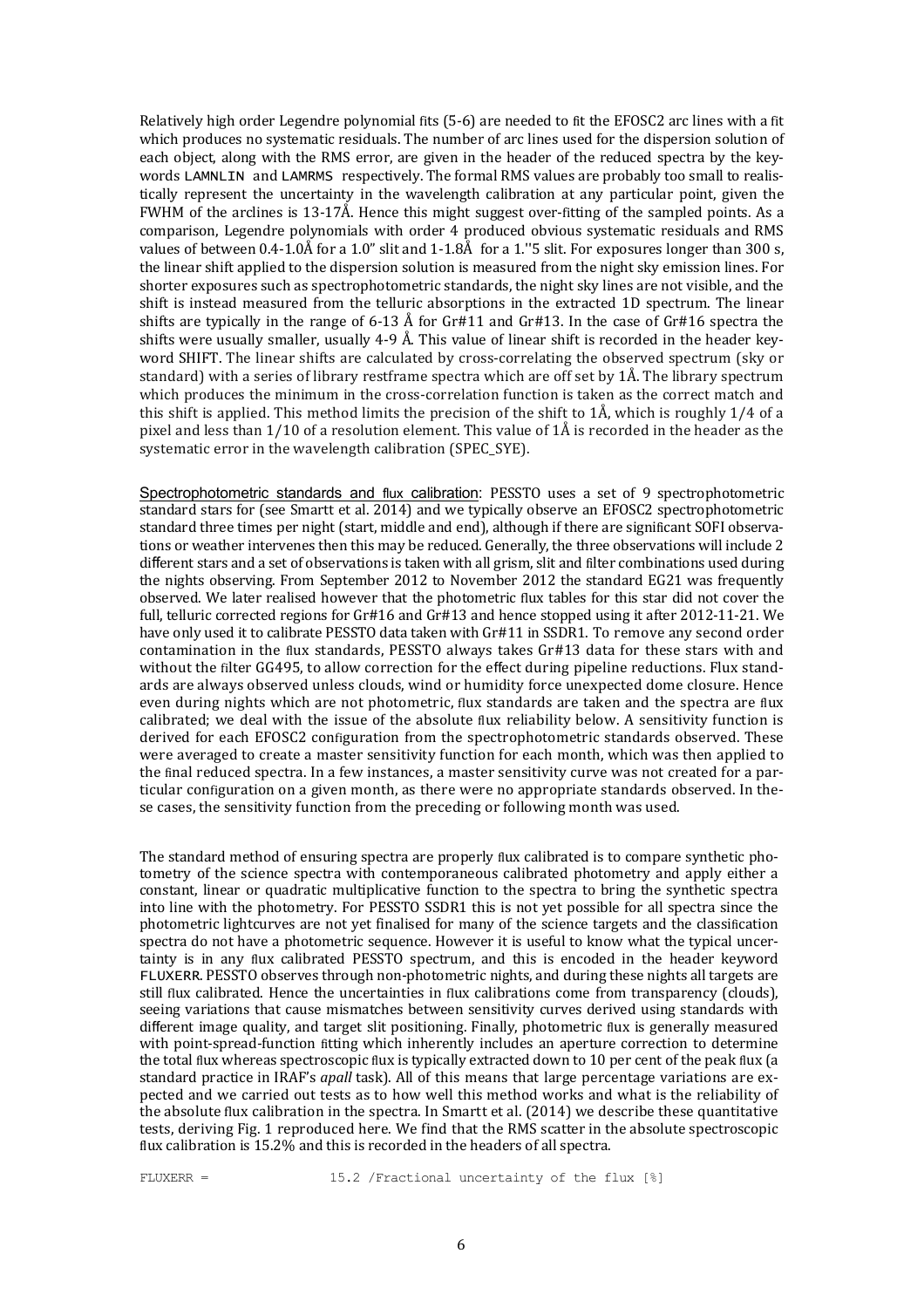Science users should use this as a typical guide, if the seeing (as can be measured on the 2D frames and acquisition images) and night conditions (from the PESSTO wiki night reports; see Smartt et al.  $2014$ ) are reasonable. In future data releases we plan to significantly improve on the flux calibration scatter and reduce both the failures and intrinsic scatter.

Telluric absorption correction: PESSTO uses a model of the atmospheric absorption to correct for the H 2O and O2 absorption (see Smartt et al. 2014 for details). This is carried out for all grism setups. The intensities of  $H_2O$  and  $O_2$  absorptions in the atmospheric absorption model are first Gaussian smoothed to the nominal resolution of each instrumental setup, and then rebinned to the appropriate pixel dispersion. The pipeline then scales the model spectrum so that the intensities of  $H_2O$  and  $O_2$ absorptions match those observed in the spectrophotometric standards, hence creating multiple model telluric spectra per night. Each science spectrum is than corrected for telluric absorption, by dividing it by the smoothed, rebinned, and scaled absorption model which is most closely matched in time i.e. closest match between the standard star observation time and the science observation time.



Fig 1: Synthetic magnitudes as measured from flux-calibrated spectra (Gr#11 and Gr#16) compared to the photometric magnitude at the same epoch for SN2009ip (Fraser et al.  $2013$ ) and SN2012fr (Childress et al. 2013, and Conteras et al., in prep.). Additionally, the synthetic magnitudes from Gr#13 observations compared to photometry of SN2013ai (Fraser et al. in prep) are plotted. *Mag*<sub>Phot</sub> is the calibrated photometric magnitude and the *v*-axis is the difference between this and the synthetic photometry measured from the flux calibrated spectra. Colours indicate filters, square symbols are Gr#11, pentagons are Gr#16 and circles are Gr#13.

#### 2. SOFI Spectroscopic calibration data and reduction

Similar to PESSTO observations and reductions for EFOSC2, we aim to homogenise the SOFI observations and calibrations and tie them directly to what is required in the data reduction pipeline. A standard set of PESSTO OB for calibrations and science are available on the PESSTO wiki and the following sections describe how they are applied in the pipeline reduction process. An example of a fully calibrated SOFI spectrum illustrating the wavelength range and atmospheric windows is shown in Fig. 2.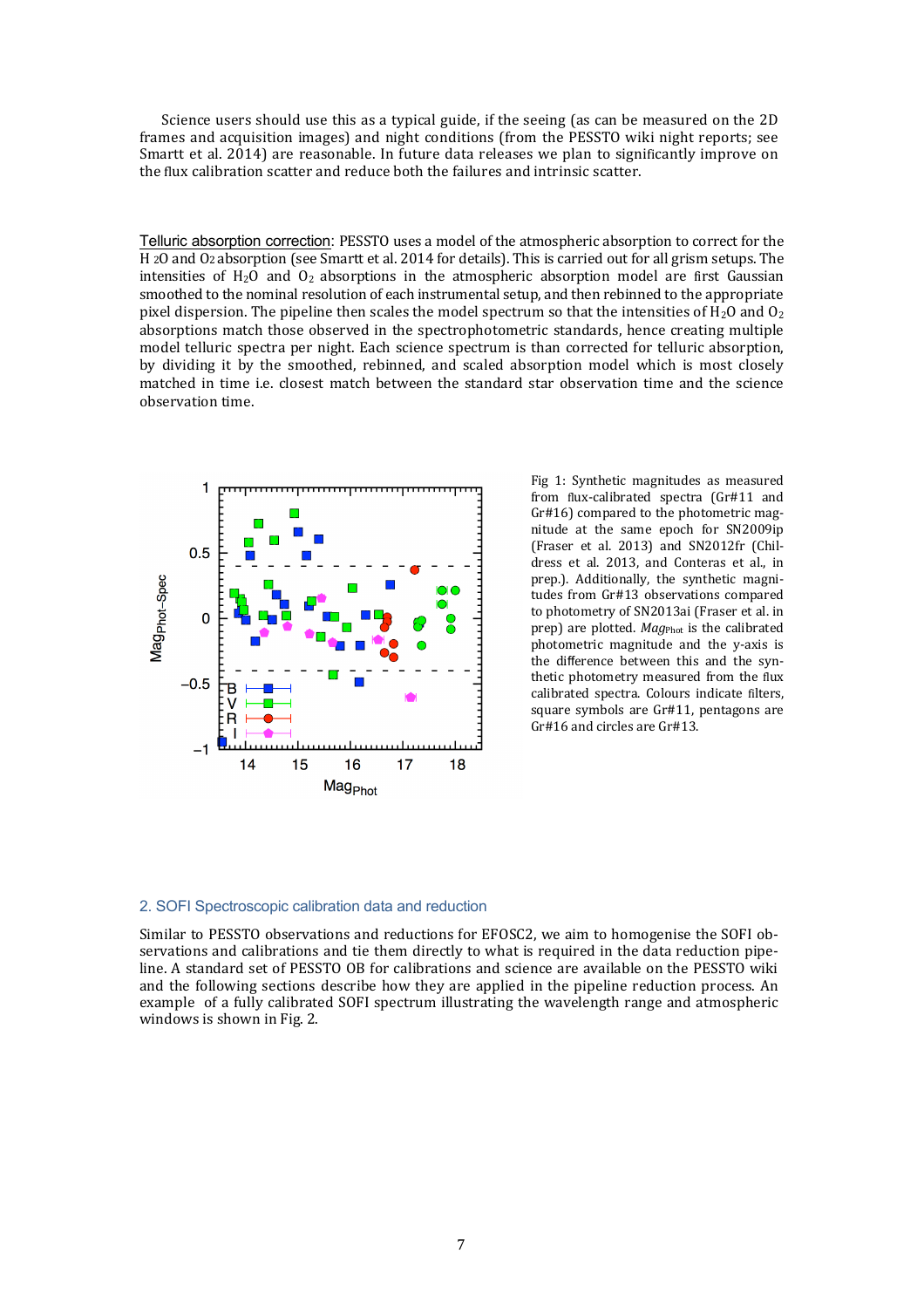

Fig 2. Combined blue and red grism SOFI spectra of SN 2012ec taken on 2013 September 24. Overplotted in grey is the atmospheric transmission, showing the correspondence between regions of low transparency and poor S/N in the spectrum.

Bias, dark and cross-talk correction: The detector bias offset and structure is subtracted along with the sky background, as is standard procedure with his chip. The SOFI detector suffers from cross talk, where a bright source on either of the two upper or lower quadrants of the detector will be accompanied by a "ghost" on the corresponding row on the opposite two quadrants. This cross-talk effect is corrected for within the PESSTO pipeline by summing each row on the detector, scaling by a constant value, and subtracting from the opposite quadrants.

Flat field calibration: The lamp-off flats are subtracted from the lamp-on flats, to remove the thermal background of the system. These subtracted flat fields are combined and normalized and used to correct for the pixel to pixel variations in detector sensitivity in the science and standard star frames. The amplitude of the variability in the flat field is  $\sim$ 4% for the red grism and  $~6\%$  for the blue grism. Two normalized red grism flat fields taken  $~5$  months apart show exactly the same structure, demonstrating that the flat field is stable, and that the use of monthly calibrations is justified (see Smartt et al. 2014).

Arc frames and wavelength calibrations : wavelength calibration is performed using spectra of a Xenon arc lamp. To fit the dispersion solution of the arc spectra without any systematic residuals requires a 4th order polynomial fit (see Table 2 for details of numbers of lines and RMS). This dispersion solution is applied to the two dimensional spectra and the sky lines are crosscorrelated with an accurately calibrated template sky. A linear shift is applied to the wavelength calibration and recorded in the header keyword SHIFT. As with the EFOSC2 correction, the precision of the wavelength correction is limited to  $1\text{\AA}$ , due to the scale of the shifts in the library sky spectra employed. Hence this value of  $1\text{\AA}$ , is again recorded as the systematic error in the wavelength calibration (SPEC\_SYE).

Sky subtraction and spectral extraction : SOFI spectra for PESSTO are taken in an ABBA dither pattern. This pattern consists of taking a first  $(A_1)$  exposure at a position 'A', then moving the telescope so that the target is shifted along the slit of SOFI by  $~5-10$  " to position 'B'. Two exposures are taken at 'B' (B<sub>1</sub> and B<sub>2</sub>), before the telescope is offset back to 'A' where a final exposure (A2) is taken. The pipeline subtracts each pair of observations (i.e,  $A_1 - B_1$ , B1-A1, B2-A2, A2-B2) to give individual bias- and sky-subtracted frames and shifts these sky-subtracted frames so that the trace of the target is at a constant pixel position, and the frames are then combined. Finally, the spectrum is optimally extracted interactively.

Telluric absorption correction : A "telluric standard" is observed immediately prior to or following the science spectrum, and at a similar airmass. The spectrum of the telluric standard is then divided by an appropriate template spectrum of the same spectral type, yielding an absorption spectrum for the telluric features. The absorption spectrum is then divided into the science spectrum to correct for the telluric absorption. As part of PESSTO, we observe either a Vega-like (spectral type A0V) or a Solar analog  $(G2V)$  telluric standard for each SOFI spectrum. The PESSTO pipeline uses the closest (in time) observed telluric standard to each science or standard star spectrum.

Spectrophotometric standards and flux calibration : The process for correcting the spectrum for the telluric absorption also provides a means for flux calibration using the Hipparcos I or V pho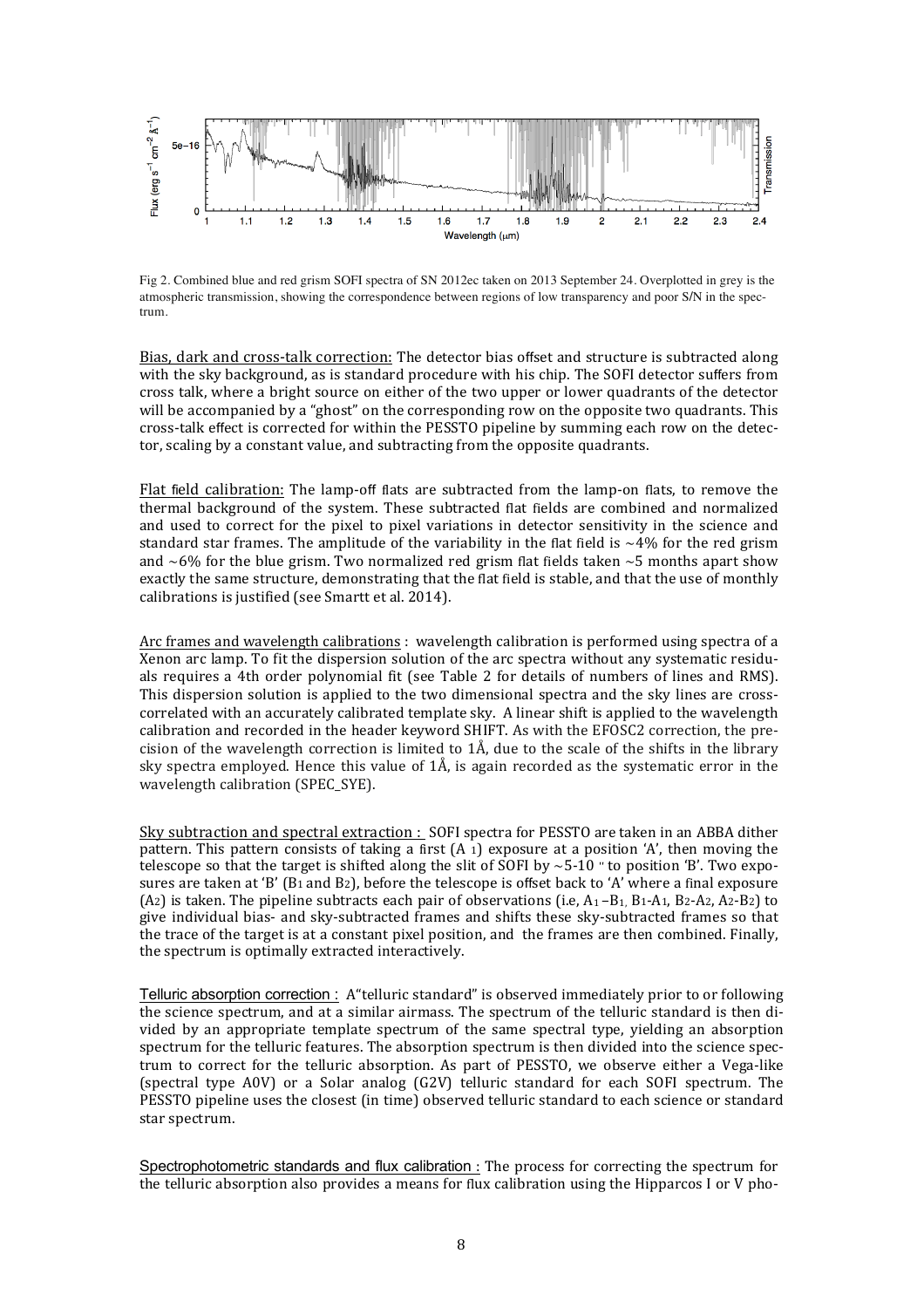tometry of the solar analogs and Vega standards used. The flux of the observed telluric standard spectrum is scaled to match the tabulated photometry, with the assumption that the telluric standards have the same color (temperature) as Vega or the Sun. When possible, a second step is performed to flux calibrate the spectra using a spectrophotometric standard. The spectrophotometric standard is reduced and corrected for telluric absorption using a telluric standard, with the same technique as used for the science targets. This corrected standard spectrum is then compared with its tabulated flux, and the science frame is then linearly scaled in flux to correct for any flux discrepancy. There are only a handful of spectrophotometric standard stars which have tabulated fluxes extending out as far as the *K*-band. We do observe these standards (listed in Table 2 of Smartt et al. 2014) as far as possible when SOFI spectra are taken, but nonetheless there are a significant number of nights where no flux standard was observed in the NIR. For these nights the spectra will still have an approximate flux calibration performed against the accompanying telluric standard. All SOFI spectra have the following keyword which denotes which telluric standard was used for both the telluric correction and the initial flux calibration.

SENSFUN = 'TSTD\_Hip109796\_20130417\_GB\_merge\_56478\_1\_ex.fits' /tell stand frame

If one of the spectrophotometric flux standards from Smartt et al.  $(2014;$  Table 3) has been used to additionally scale the flux then the keyword SENSPHOT is added to the header, with the spectrum used to apply the flux calibration. This file has the name of the standard clearly labelled. In this way, users can distinguish which method has been applied.

#### SENSPHOT= 'sens\_GD71\_20130417\_GB\_merge\_56478\_1\_f.fits' / sens used to flux cal

To check the flux calibration of SOFI spectra, we would ideally have a large number of targets with both well sampled NIR lightcurves and SOFI spectra. At this time, the NIR lightcurves for most of the PESSTO science targets are not complete and not calibrated reliably enough to allow a large scale comparison. We have used a well observed type Ia SN (SN 2012fr Childress et al. 2013) to determine the accuracy and reliability of the SSDR1 flux calibrations. Synthetic *J*-band photometry was performed on the blue grism spectra, and *H*-band photometry on the red grism spectra. The difference between the synthetic magnitudes and the *JH* photometry from (Conteras et al., 2013, in prep) is plotted in Fig. 3. Not surprisingly, a fairly large spread of magnitude offsets is seen, with the distribution having a mean of  $0.04<sup>m</sup>$  and a standard deviation of  $0.37<sup>m</sup>$ . Although this is quite a significant scatter, it can be improved upon by users by employing the  $IHK<sub>S</sub>$  imaging that is normally done when SOFI spectra are taken. Synthetic photometry will allow more accurate scaling of the absolute flux levels. This correction is not in SSDR1, but in future PESSTO data releases, the flux calibration of SOFI spectra will be cross checked against the *IHK*s photometry of the target taken closest to the observations.

This uncertainty in the absolute flux calibration is recorded in the headers of all SOFI spectra with the following header keyword (as done for EFOSC2) :



FLUXERR = 34.7 /Fractional uncertainty of the flux [%]

Fig 3: Comparison of observed and synthetic *JH* magnitudes for SN 2012fr. The standard deviation of the distribution is 34.7%, which is a measure of the uncertainty of the absolute spectroscopic flux scale of the calibrated SOFI spectra.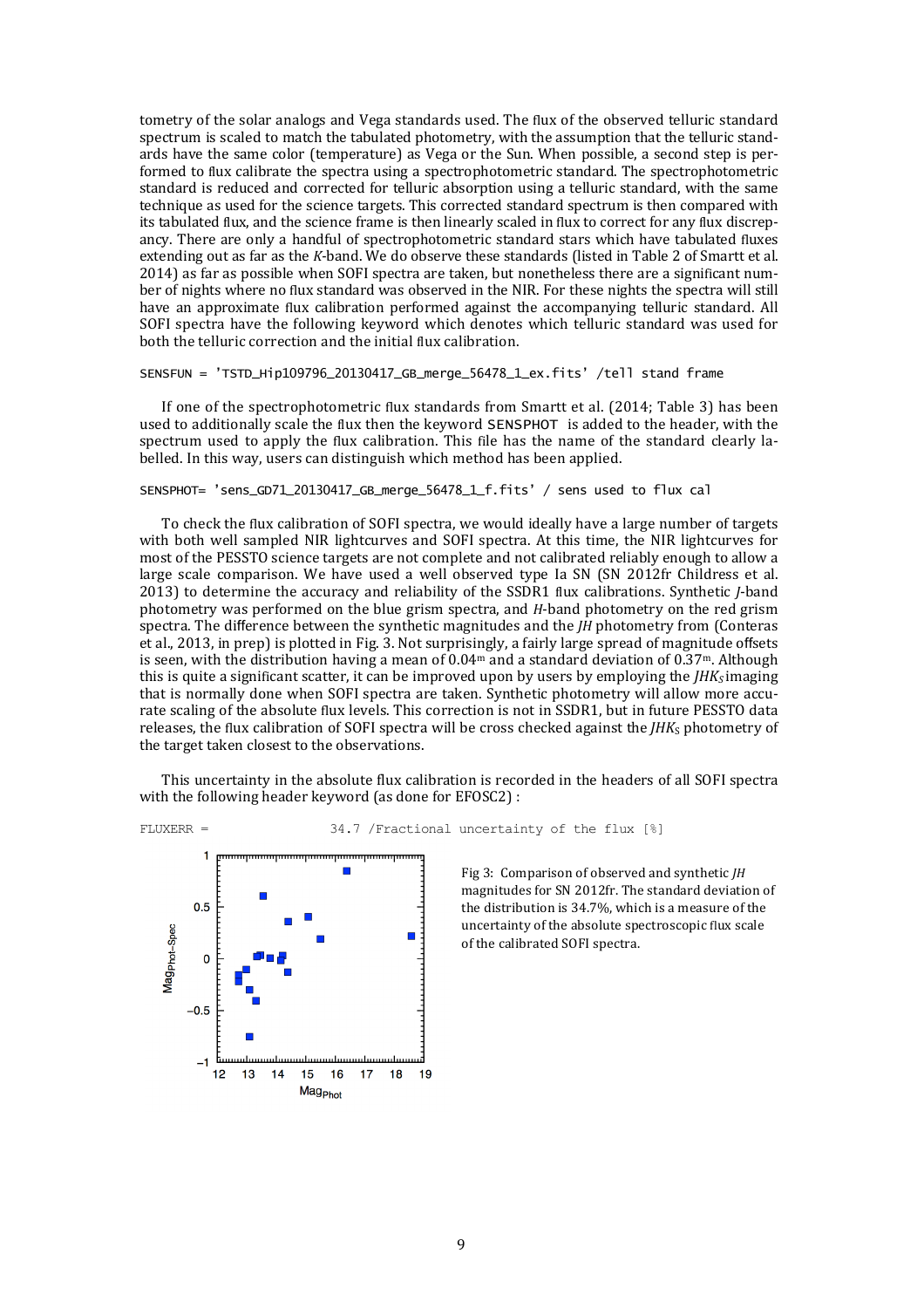#### 3. *SOFI imaging calibration frames and reduction*

Bias, cross-talk and flat calibration : SOFI imaging is carried out as default when spectroscopy is done, providing images with a 4.9 arcmin field of view  $(0.29 \text{ arcsec pixel})$ . The cross talk effect is first corrected as for the spectra and all images are then flat fielded using dome flats, which are typically taken on an annual basis. Pairs of flats are taken with the dome screen illuminated and un-illuminated; the latter are then subtracted from the former to account for bias and thermal background. Multiple flats are combined, and then used to reduce the science data. An illumination correction is also applied, to account for the difference between the illumination pattern of the dome flats and the actual illumination of the night sky. The illumination correction is determined by imaging a bright star at each position in a  $4\times4$  grid on the detector. The intensity of the star is then measured at each position, and a two-dimensional polynomial is fitted. This polynomial is normalised to unity, so that it can be applied to the imaging data as a multiplicative correction

Sky subtraction : For targets that are in relatively uncrowded fields, a dither pattern is employed where the telescope is moved to four offset positions on the sky, while keeping the target in the field of view ("on-source sky subtraction"). To determine the sky background, the four frames are then median combined *without* applying offsets, rejecting pixels from any individual image which are more than a certain threshold above the median. This *initial* sky image is subtracted from each individual frame in order to obtain a *initial* sky-subtracted images. These frames are used to identify the positions of all sources and create a mask frame for each science image. For each set of four images, the frames are then median combined *again without* applying offsets and using the masks created previously to reject all sources and produce the *final* sky image. The *final* sky background image is then subtracted from each of the input frames. The sky-subtracted images are then mosaiced together to create a single image using the swarp package (Bertin et al. 2002).

For targets which are in a crowded field, or where there is extended diffuse emission (such as nearby galaxies), PESSTO observations alternate between observing the target, and observing an uncrowded off-source field around ~5 arcmin from the target (typically four frames on source, then four frames off source are observed, dithering in each case). The off-source frames are then used to compute a sky frame in the same way as for the "on-source sky subtraction". The off-source sky frame is then subtracted from each of the on-source images of the target, which are then combined to create the final image. Since the field of view of SOFI is rather small (4.9 arcmin) the astrometry is not set for single images. Instead, *sextractor* is run to detect sources in individual frames, and to check the nominal dither.

Astrometric calibration : The astrometric calibration was derived using the 2MASS reference catalogues, and a distortion model described by a second order polynomial. A typical scatter of 0.4-0.5 arcsec was been found for the science frames with around 15 stars usually recognised by the catalogue in the frame. This typically improves to an rms ~0.2-0.3 with <sub>∼</sub>>30 stars.. The information on the RMS of RA and *DEC* is provided in the standard CRDER1 and CRDER2 keywords and repeated, along with the number of stars used for the calibration, in the PESSTO-specific keyword ASTROMET.

Photometric calibration : The individual SOFI images, which themselves are the result of the average combination of NDIT images, are then mosaiced together in a median combine using swarp., An astrometric calibration is made, by cross correlating the sources detected by sextractor with the 2MASS catalogue. The instrumental aperture magnitudes of the sources in the field as measured by daophot are then compared to their catalogued 2MASS magnitudes to determine the photometric zeropoint, which is recorded in the header of the image as  $PHOTZP$ . The other relevant photometric keywords are as follows (see Smartt et al., 2014 for more details).

| PSF FWHM=            |  | /Spatial resolution (arcsec)                      |
|----------------------|--|---------------------------------------------------|
| ELLIPTIC=            |  | 0.142 / Average ellipticity of point sources      |
| $PHOTZP =$           |  | / $MAG=-2.5*log(data)+PHOTZP$                     |
| PHOTZPER=            |  | /error in PHOTZP                                  |
| FLUXCAL = 'ABSOLUTE' |  | /Certifies the validity of PHOTZP                 |
| $PHOTSYS = 'VEGA$    |  | / Photometric system VEGA or AB                   |
| ABMAGSAT=            |  | /Saturation limit for point sources (AB mags)     |
| ABMAGLIM=            |  | / 5-sigma limiting AB magnitude for point sources |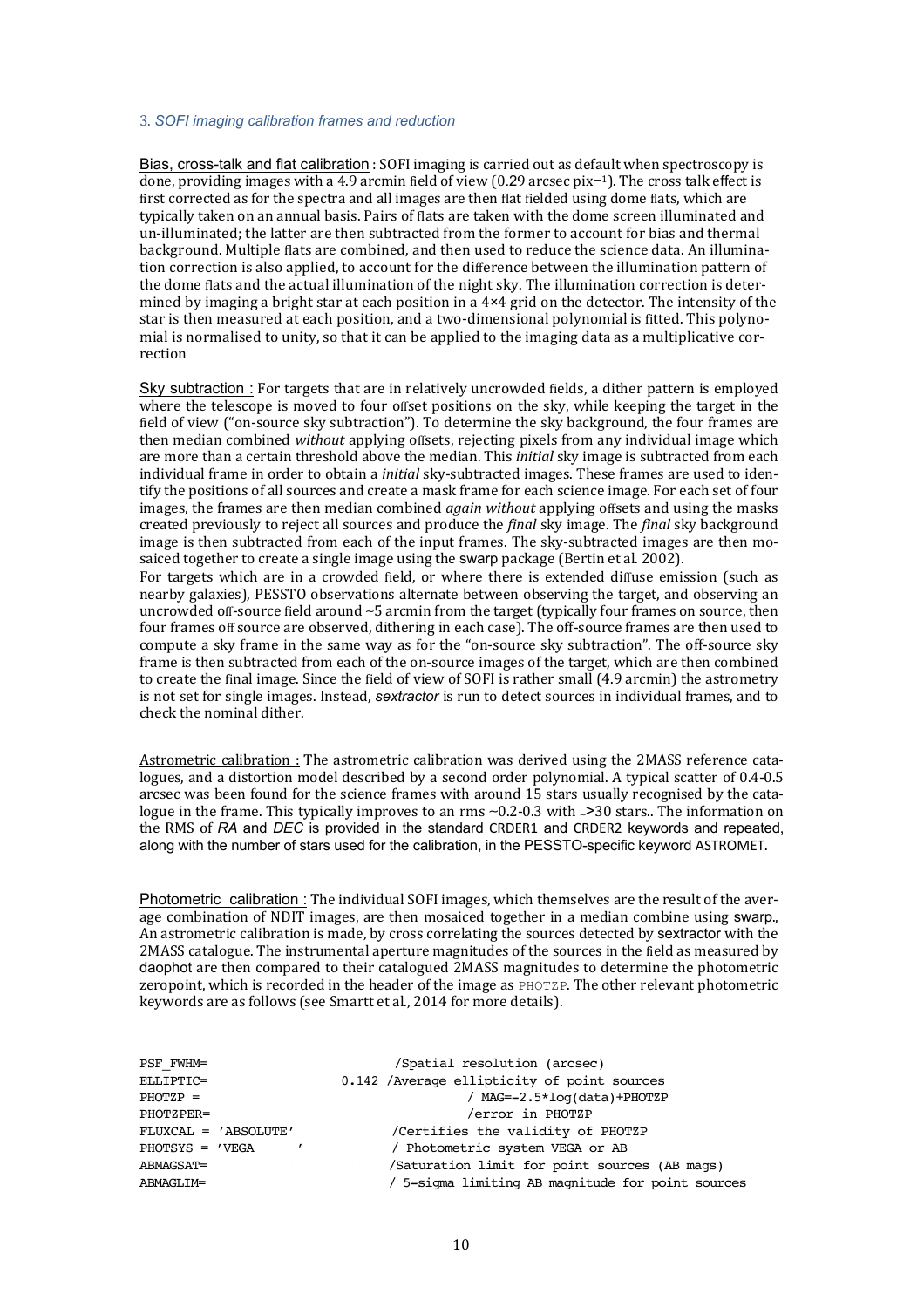The zeropoint conforms to ESO SDP standards for archive images and can be employed simply as :

## $MAG = -2.5 \log (COUNTS_{ADU}) + PHOTZP$

where *COUNTS*<sub>ADU</sub> is the measured signal in ADU. Users should be aware that these zeropoints are for guidance rather than for immediate and unchecked scientific use for photometry of transients. The zeropoints should always be checked with 2MASS sources, since the number and brightness of targets in automated selection various considerably due to the limited field of view of SOFI.

SOFI artifacts and problem images : The SOFI images are characterized by a number of recurring features which are mostly related to the sky subtraction method employed above. For example, Fig 3 shows an example image and its weight to illustrate the "on-source sky subtraction". Table 5 lists some specific example image issues from SOFI and the impact on their science use.



Fig 4 : the typical SOFI dither pattern for "on-source sky subtraction". The left panel shows a typical image, with the sky noise levels varying due to the dither pattern illustrated. The right panel is the weight image.

Table 5 : Specific examples of SOFI imaging issues.

| Images                                                                                                                                                                                      | <b>Description of issues</b>                                                                                                                                                                                                                                                                                                                                                        |
|---------------------------------------------------------------------------------------------------------------------------------------------------------------------------------------------|-------------------------------------------------------------------------------------------------------------------------------------------------------------------------------------------------------------------------------------------------------------------------------------------------------------------------------------------------------------------------------------|
| OGLE-2012-SN-006_20130411_H_merge_56475_1.fits<br>OGLE-2012-SN-006_20130411_Ks_merge_56475_1.fits                                                                                           | Suffer from an unrecoverable<br>detector read issue from one<br>quadrant. About a quarter of<br>the image is affected, but the<br>transient and the 2MASS cali-<br>bration sources in the rest of<br>the image appear unaffected.                                                                                                                                                   |
| PSNJ15213475-0722183_20130207_H_merge_56475_1.fits<br>PSNJ15213475-0722183_20130411_H_merge_56475_1.fits<br>SN2009ip_20130411_J_merge_56475_1.fits<br>SN2013K_20130411_H_merge_56475_1.fits | These exemplify cases where<br>there are residuals from the<br>bright host galaxy, when the<br>offsets were used. This re-<br>flects the higher noise levels<br>where the galaxy was shifted<br>in the dither pattern. Howev-<br>er the region around the<br>transient should be unaffect-<br>ed. These four are examples,<br>there are others with similar<br>background patterns. |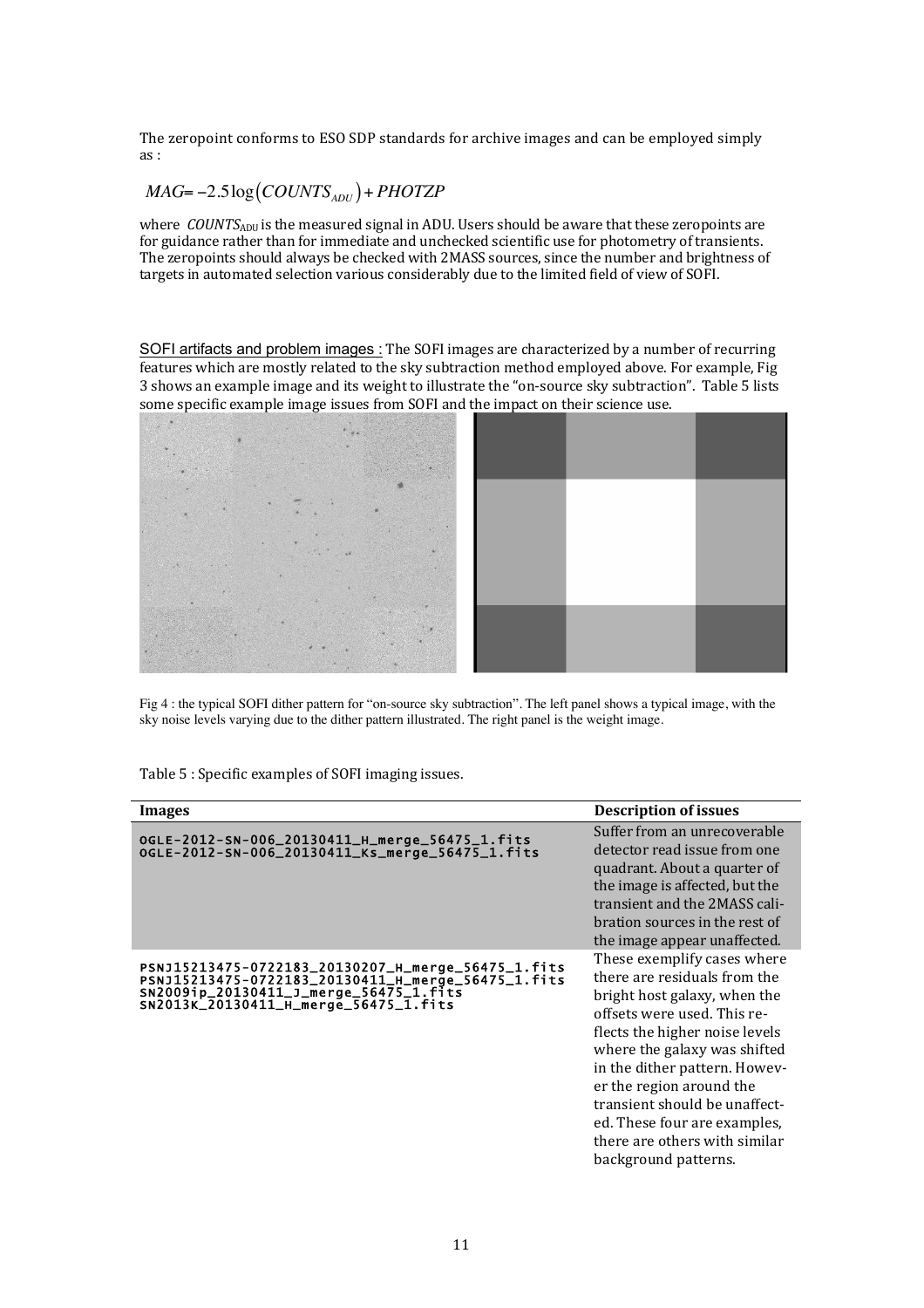| SN2012ca_20121114_Ks_merge_56475_1.fits                                                                                                                                                                                                                   | Poor image, reason not<br>known. Use with caution                                                                                                                                                                       |
|-----------------------------------------------------------------------------------------------------------------------------------------------------------------------------------------------------------------------------------------------------------|-------------------------------------------------------------------------------------------------------------------------------------------------------------------------------------------------------------------------|
| SN2012ec_20121221_Ks_merge_56475_1.fits<br>SN2012ec_20130128_Ks_merge_56475_1.fits<br>SN2012ec_20130221_Ks_merge_56475_1.fits<br>SN2013F_20130128_J_merge_56475_1.fits<br>SN2013F_20130128_Ks_merge_56475_1.fits<br>SN2013K_20130417_J_merge_56475_1.fits | Galaxy core likely saturated.<br>When the dithered offsets<br>were used for sky subtrac-<br>tion, this prints through.<br>Some areas of the image are<br>unusable However the SN<br>position should be unaffect-<br>ed. |
| SN2012fr_20121113_J_merge_56475_1.fits                                                                                                                                                                                                                    | Detector quadrant read<br>problem results in two par-<br>allel discontinuities. How-<br>ever position of the SN is<br>unaffected.                                                                                       |

## **Previous Releases**

Release Version 1 contains flux-calibrated spectra for all targets taken during the first year, between April 2012 and April 2013, and was published on 21 January 2014. After this release three book-keeping errors were found - one misidentified object and two spectra associated with the wrong target. These spectra have been replaced or removed in this updated release and specific details are provided below. All other spectra from Release Version 1 remain unchanged. We now provide Release Version 2 which contains the corrected spectra and the SOFI imaging products.

Collectively those two releases are referred to as SSDR1 by PESSTO and by keywords in the ESO archive files. When archive users query and download data from Release Version 1, the data will have the keyword  $RELEASE = SSDR1$  and will include the three spectra with the wrong coordinates. When users query and download data from Release Version 2 they will receive both spectra and SOFI images also marked as SSDR1 (keyword RELEASE for spectra and DATA\_REL for images) and will include spectra files with the fixed coordinates.

### List of Spectral Changes

- 1. PSNJ01584182-6420485\_20130317\_Gr13\_Free\_slit1.0\_56457\_1\_sb.fits has been removed
- 2. SN2012he 20121122 Gr13 Free slit1.0 56456 2 sb. fits has been replace by SN2012hf\_20121122\_Gr13\_Free\_slit1.0\_56456\_1\_sb.fits
- 3. SN2012he\_20121122\_Gr13\_Free\_slit1.0\_56456\_2\_si.fits has been replaced by SN2012hf\_20121122\_Gr13\_Free\_slit1.0\_56456\_1\_si.fits

# **Data Format**

### 1. EFOSC2 data file types and naming

One dimensional flux calibrated spectra are in binary table format and conform to the ESO Science Data Products Standard (Retzlaff et al. 2013). The binary table FITS file consists of one primary header (there is no data in the primary HDU so NAXIS=0), and a single extension containing a header unit and a BINTABLE with NAXIS=2. A unique FITS file is provided for each individual science spectrum. The actual spectral data is stored within the table as vector arrays in single cells. As a consequence, there is only one row in the BINTABLE, that is NAXIS2=1.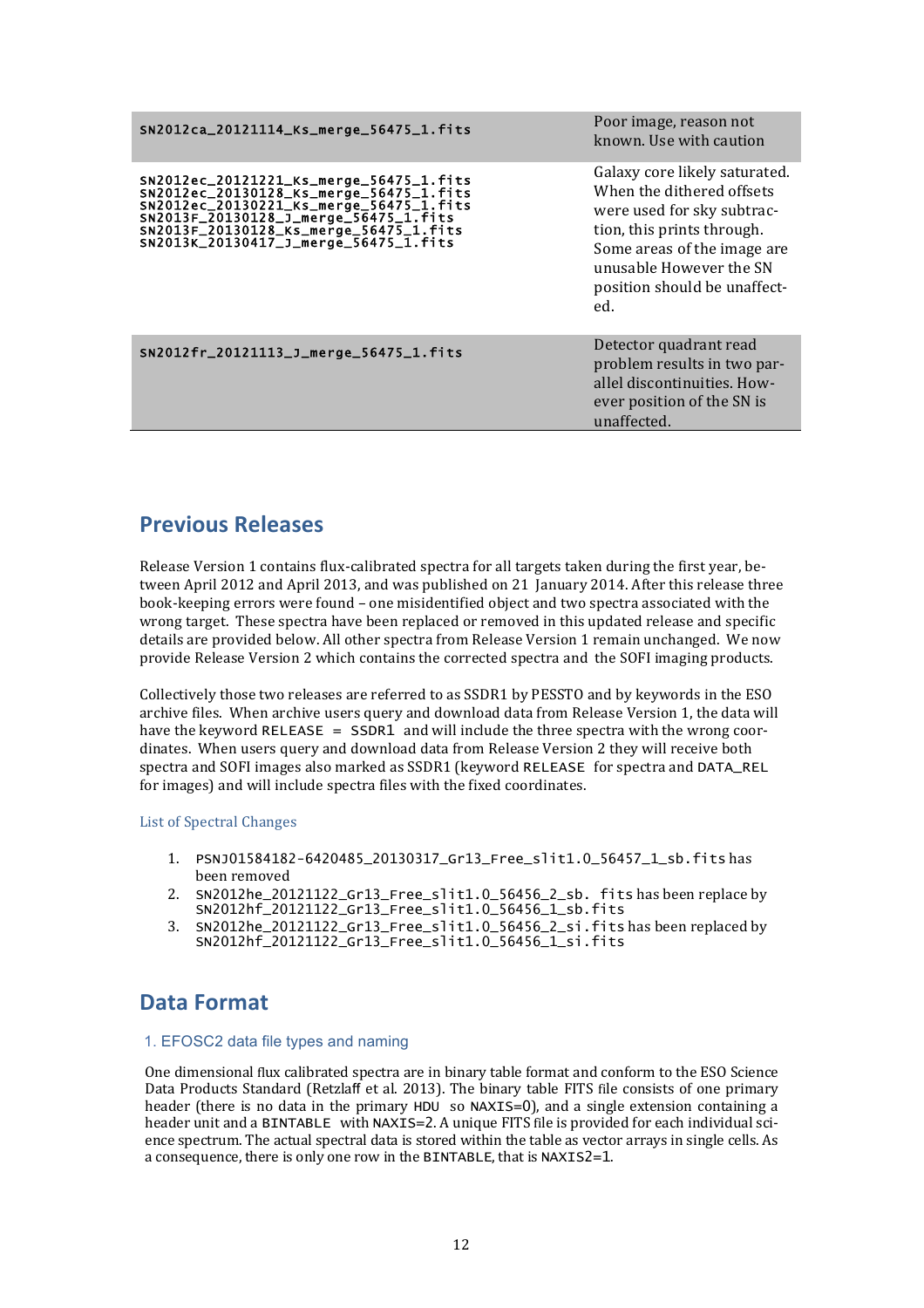Information associated with the science spectrum is also provided within the same binary table FITS file resulting in a table containing one row with four data cells. The first cell contains the wavelength array in angstroms. The other three cells contain the science spectrum flux array (extracted with variance weighting), its error array (the standard deviation produced during the extraction procedure) and finally the sky background flux array. Each flux array is in units of erg cm<sup>-2</sup> s<sup>-1</sup> $\AA$ <sup>-1</sup>.

The science spectrum has a filename of the following form, object name, date of observation, grism, filter, slit width, MJD of data reduction date, a numeric counter (beginning at 1) to distinguish multiple exposures taken on the same night, and a suffix sb to denote a spectrum in binary table format.

SN2013ak\_20130412\_Gr11\_Free\_slit1.0\_56448\_1\_sb.fits

In the few cases where the object name is longer than 20 characters, it is truncated within the filename to ensure the filename does not exceed the 68 character limit enforced by ESO. The full object name is always recorded in the OBJECT keyword.

They can be identified as having the data product category keyword set as

PRODCATG = SCIENCE.SPECTRUM /Data product category

The 2D spectrum images which can be used to re-extract the object as discussed above are released as associated ancillary data in SSDR1. They are associated with the science spectra through the following header keywords in the science spectra files. The file name is the same as for the 1D spectrum, but the suffix used is  $\mathbf{i}$  to denote an image.

ASSOC1 = ANCILLARY.2DSPECTRUM /Category of associated file ASSON1 = SN2013ak\_20130412\_Gr11\_Free\_slit1.0\_56448\_1\_si.fits /Name of associated file

These 2D files are wavelength and flux calibrated hence a user can re-extract a region of the data and have a calibrated spectrum immediately. Users should note the value for BUNIT in these frames means that the flux should be divided by 10 <sup>20</sup> to provide the result in erg cm<sup>-2</sup> s<sup>-1</sup> $\AA$ <sup>-1</sup>.

### 2. SOFI data file types and naming

The data products for SOFI are similar to those described above for EFOSC2. The spectra are in binary table FITS format, with the same four data cells corresponding to the wavelength in angstroms, the weighted science spectrum and its error and the sky background flux array. Again, each flux array is in units of erg cm<sup>-2</sup> s<sup>-1</sup> Å<sup>-1</sup>. The SSDR1 FITS keywords described Smartt et al.  $(2014)$  are again applicable here. A typical file name is

SN2009ip\_20130417\_GB\_merge\_56478\_1\_sb.fits

Where the object name is followed by the date observed, the grism  $(GB$  for the blue grism, or  $GR$ for the red grism), the word "merge" to note that that the individual exposures in the ABBA dither pattern have been co-added, the date the file was created, a numeric value to distinguish multiple exposures on the same night and a suffix  $sb$  to denote a spectrum in binary table format. As with EFOSC2, this science spectrum can be identified with the label :

PRODCATG = SCIENCE.SPECTRUM /Data product category

We also provide the 2D flux calibrated and wavelength calibrated file so that users can re-extract their object directly, as described with EFOSC2. The identification of the 2D images follow the same convention as for EFOSC2, with the suffix  $\sin$  to denote a spectral image.

ASSOC1 = ANCILLARY.2DSPECTRUM /Category of associated file ASSON1 = SN2009ip\_20130417\_GB\_merge\_56478\_1\_si.fits /Name of associated file

In nearly all cases where PESSTO takes a SOFI spectrum, imaging in  $JHK<sub>s</sub>$  is also taken. These images are flux and astrometrically calibrated and released as science frames. They are labeled as follows where  $K_S$  labels the filter and the merge denotes that the dithers have been median combined.